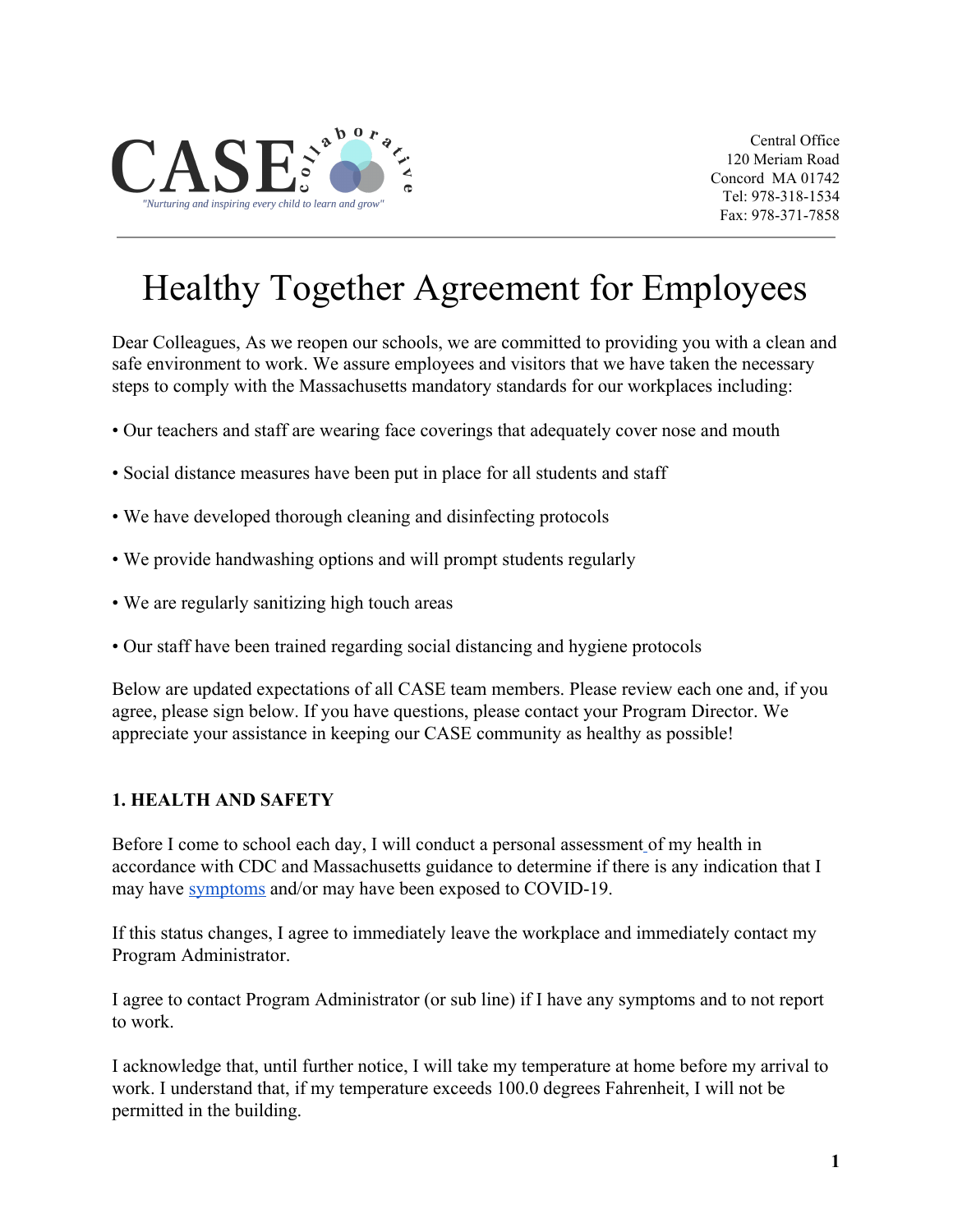While some coughs and sneezes are unrelated to COVID-19, like allergies, no matter the situation, when coughing and/or sneezing, I agree to cover my mouth and nose with a tissue or use the inside of my bent elbow. I will follow-up immediately with washing my hands with soap and water for at least 20 seconds or use hand sanitizer with at least 60% alcohol.

I acknowledge that my household must abide by Massachusetts regulations regarding reentry after [travel outside of Massachusetts.](https://www.mass.gov/info-details/travel-information-related-to-covid-19#travel-to-massachusetts-)

## **2. FACE COVERINGS**

I agree to wear a reusable cloth face mask or disposable mask that adequately covers my nose and mouth at all times while at work. *Specific exclusions to this policy may be needed, and must be discussed and approved by Program Nurse.*

I attest that I have my own cloth face coverings. (In the event that your facemask is rendered unusable, one will be provided)

I attest that it is my responsibility to [wash](https://www.cdc.gov/coronavirus/2019-ncov/prevent-getting-sick/how-to-wash-cloth-face-coverings.html) any personal cloth masks after each day.

## **3. SOCIAL DISTANCING**

I agree to keep 6 feet between myself and others while at work, to my best ability.

I will follow all posted arrows and signs.

Social distancing in our environment will be challenging. Please see [CASE COVID-19](https://docs.google.com/document/d/1Y792Ig1HPVzlxXtl0H7pW0FF3ArufDN6plmbbw9t8jE/edit#heading=h.6xhd5v1opq8h) [Reopening Guidance f](https://docs.google.com/document/d/1Y792Ig1HPVzlxXtl0H7pW0FF3ArufDN6plmbbw9t8jE/edit#heading=h.6xhd5v1opq8h)or more specific procedures and protocols in regards to our interactions with other staff and students.

Employees should refrain from using another person's equipment, phone, computer, desk, or entering private offices without an invitation from the respective staff member, and only when the six foot social distancing protocol can be followed.

## **4. GLOVES/PPE**

I understand that gloves are optional for employees with the exceptions of certain protocols as stated in [COVID-19 Reopening Guidance.](https://docs.google.com/document/d/1Y792Ig1HPVzlxXtl0H7pW0FF3ArufDN6plmbbw9t8jE/edit#)

If I choose to wear gloves, I recognize they do not stop the spread of germs but are a barrier for skin and I will still need to wash my hands with soap and water for at least 20 seconds before and after use.

I understand the guidance presented to me as part of mandated reentry training as it relates to gloves and personal safety equipment.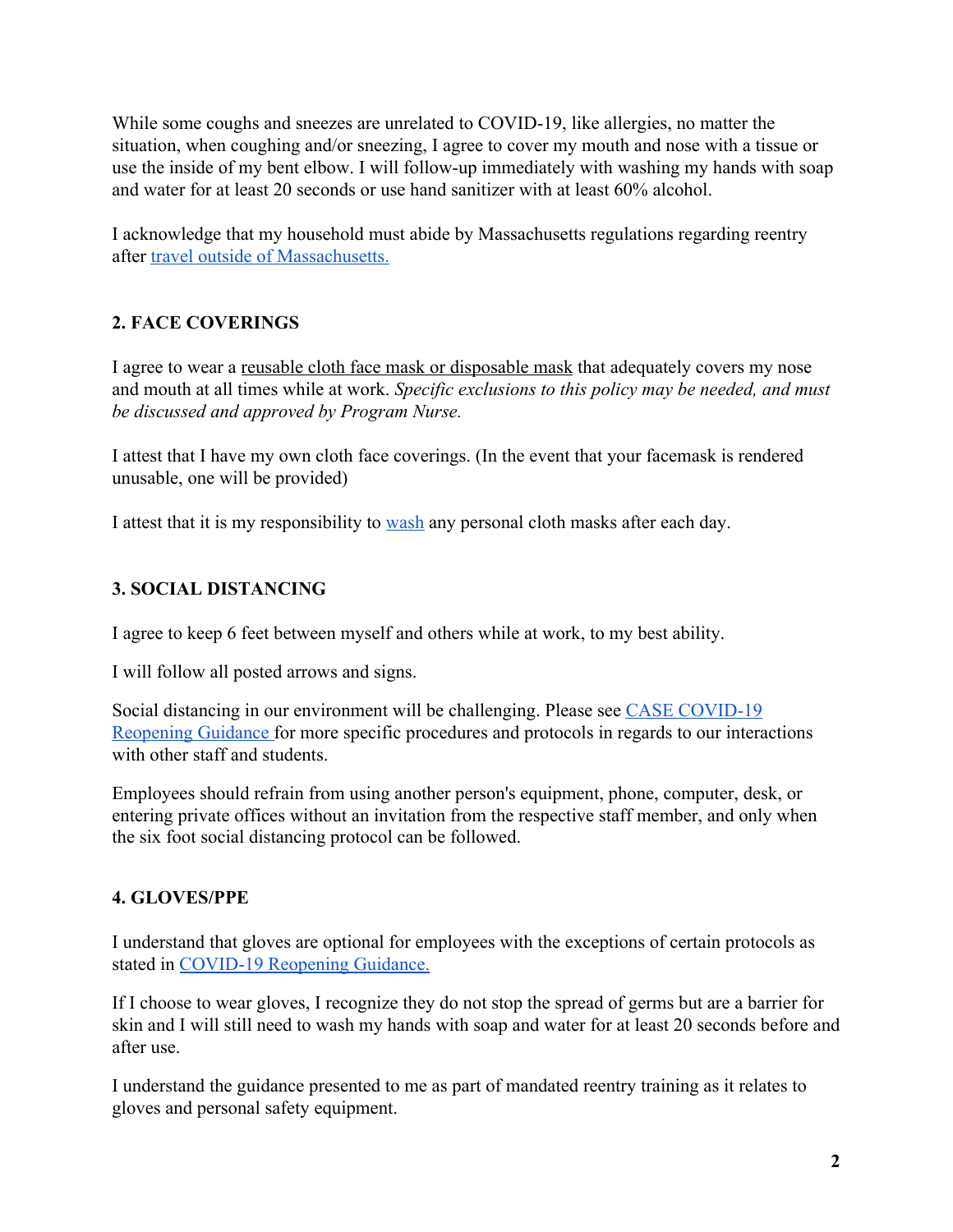## **5. PERSONAL CLEANLINESS**

I agree to follow all hand washing protocols and assist students with these protocols as needed.

### **6. FACILITY CLEANLINESS**

Every employee is required to contribute to routine disinfection of surfaces. When cleaning surfaces I will immediately wash my hands per the hand washing/disinfection protocols.

#### **7. MISCELLANEOUS**

Delivery of food from outside vendors (take-out) must be done outside of CASE classrooms and received in strict accordance with social distancing standards.

#### **8. ACKNOWLEDGMENT:**

**Please be assured that CASE is doing its part to comply with State and Federal Guidance to provide the safest possible school experience which requires your partnership in enforcing these procedures and practices.**

By signing this document below you will be acknowledging and agreeing to comply with this policy. You will be agreeing to help us ensure that we are all maintaining all of the proper precautions put in place to keep our school safe and make sure our reopened facility is a healthy environment for both employees and our students and families.

Name: Print/ Sign *Julie Trani*

Date 9-15-20

Emergency Contact Danielle Trani

Phone Number 978-846-5871